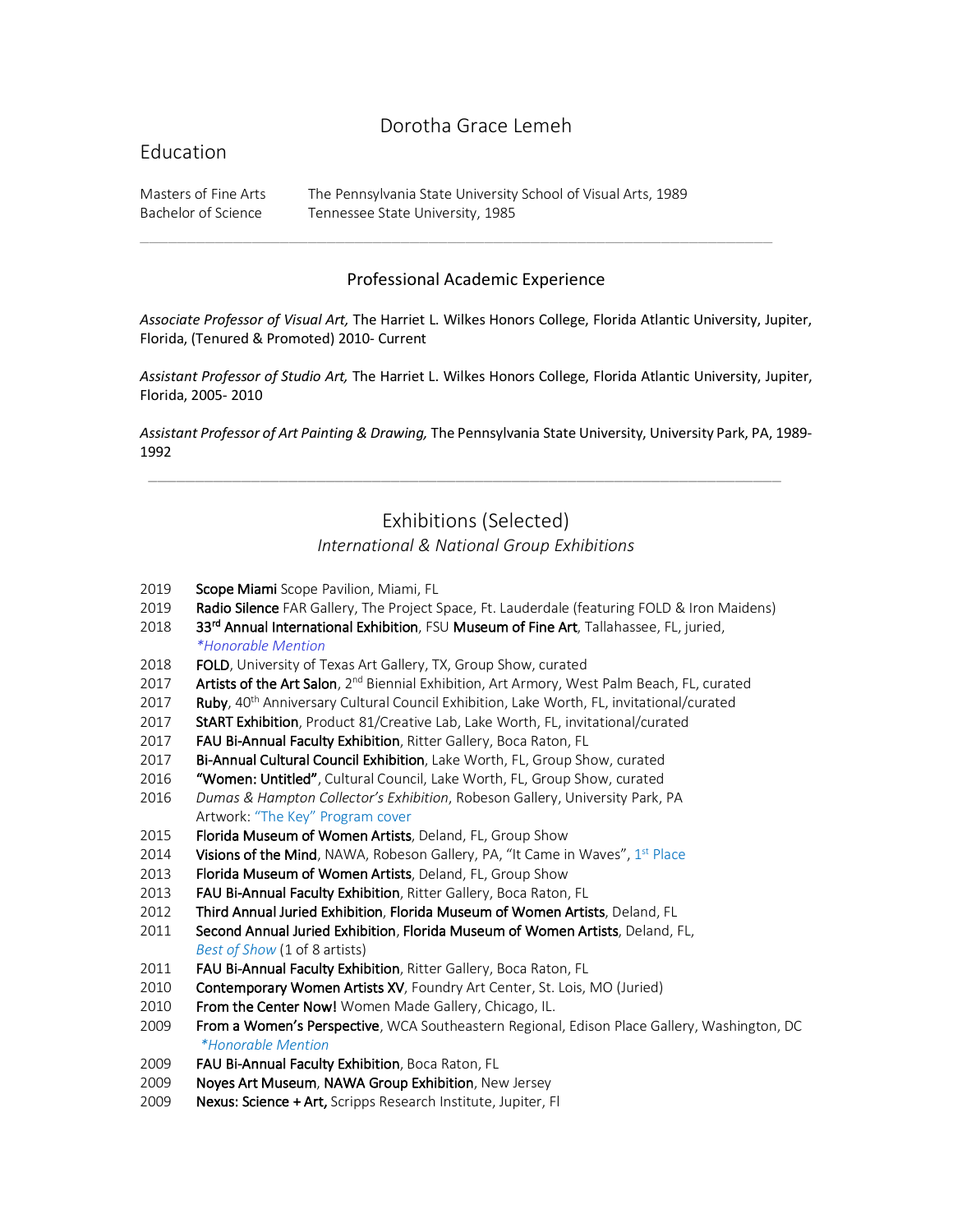- 2009 The State of Womanhood 2009: FemArt, Jupiter, FL (Invitational)
- 2008 Arlington Museum of Art, Group exhibition, Women's Caucus for Art, Arlington, TX
- 2008 Spring into Summer, National Association of Women Artists, NAWA Gallery, NY
- 2008 Celebration of Diversity: Women Artists, The Gallery at Eissey Campus, PBCC, PBG. FL
- 2008 119<sup>th</sup> Annual NAWA Exhibition, GoggleWorks, Reading, PA
- 2007 Vocal Discord, Robeson Gallery, The Pennsylvania State University, University Park, PA (solo)
- 2007 Celebration of Visual Traditions, African American Museum of Art, Philadelphia, PA
- 2007 Celebration of Visual Traditions, Whitaker Center (Jump Street), Harrisburg, PA
- 2006 Art in Nigeria. 5<sup>th</sup> Biennial of Pan African Circle of Artists, Nimbus Art Center, Lagos, Nigeria
- 2006 Celebration of Visual Traditions, HUB Gallery, PSU, University Park, PA
- 2006 Celebration of Visual Traditions, African American Cultural Center of Greater Pittsburg (August Wilson Cultural Center), Pittsburg, PA
- 2005 "Who Am I? The Journey of the Artist Dorotha Grace Lemeh." Southern Alleghenies Museum of Art (SAMA) Altoona, PA (solo)
- 2004 **Artist as Traveler.** (Trunk Show) Traveling Exhibition. King House Boyle, Leitrim, Cork, Roscommon, Sirius Cobh, Ireland, England & USA.
- 2002 Crossing Boundaries & Frontiers, Bamako, Mali, West Africa (11/2002)
- 2002 Changing Attitudes: Afrika Heritage, 4<sup>th</sup> Biennial of Pan African Circle of Artists Nimbus Art Center, Lagos, Nigeria, West Africa (10/2002)
- 2002 Southern Alleghenies Museum of Art's Biennial, *SAMA*, Lorretto, PA. (juried)
- 2002 74<sup>th</sup> Annual Juried Exhibition, Art Association of Harrisburg, Harrisburg, PA. Juror: *Tracey Bashkoff, Assistant Curator, Guggenheim Museum*
- 2002 Betwixt and Between. Ben Bailey Gallery, Texas A & M University- Kingsville, TX (solo)
- 2000 The Unrealized Project: Energy, (*Invitational*), Balchik, Bulgaria
- 2000 Arts in Embassy Program (AIEP), Lagos, Nigeria
- 2000 Trunk Show, Zoller Gallery, The Pennsylvania State University, University Park, PA. Curator: Ann Shostrom
- 2000 Out of the Box: Myth and Reality. Robeson Gallery, University Park, PA (solo)
- 1999 Biennale Interazionale Dell'Arte Contemporanea (*Invitational)* Florence, Italy.
- 1999 Post Biennale Interazionale Dell'Arte Contemporanea New York, NY, Angel Oresanz
- 1999 Southern Alleghenies Museum of Art Triennial, Southern Alleghenies Museum, Loretto , PA. *Merit Award in Painting.* Curators: *Museum Director, M.Struber; Chief Curator, M. Tomor & Education Curator, L. Davis*
- 1999 Black Women in the Academy II, Howard University Gallery of Art, Washington, D.C., Co-Curators: *Tritoba Hayes-Benjamin and Alvia Wardlaw*
- 1999 Voices of the Land. RU Art Museum: Boudrant Center, Radford University, VA (solo)
- 1999 New Works. Sextext: Voices of the New Millennium. South Shore Cultural Center, Chicago, IL. (solo)
- 1998 To Your Health! Euphrat Museum of Art, DeAnza College, CA. *Curator: Janet Reinfliesch, Director Euphrat Museum*.
- 1998 From Foundation to Ornamentation, Traveling exhibition. curator: Cindy Morrison
- 1997 Research, Revision, Reconstruction: A Contemporary Visual Dialogue, Old Dominion University, Norfolk, VA
- 1997 International Women's Day Exhibition, La Peña, Austin, TX
- 1997 African-American History Art Exhibition, Valley Arts Guild, Sharon, PA
- 1997 Women Celebrating Visual Traditions IV, Studio Art Museum, Juror: *Tere Romo,* Philadelphia, PA
- 1997 WCA Chapter Exhibition, Community Cultural Center, Philadelphia, PA
- 1996 Triennial Sofia '96: International Exhibition of Paintings (*Invitational*), Union of Bulgarina Artists, Sofia, Bulgaria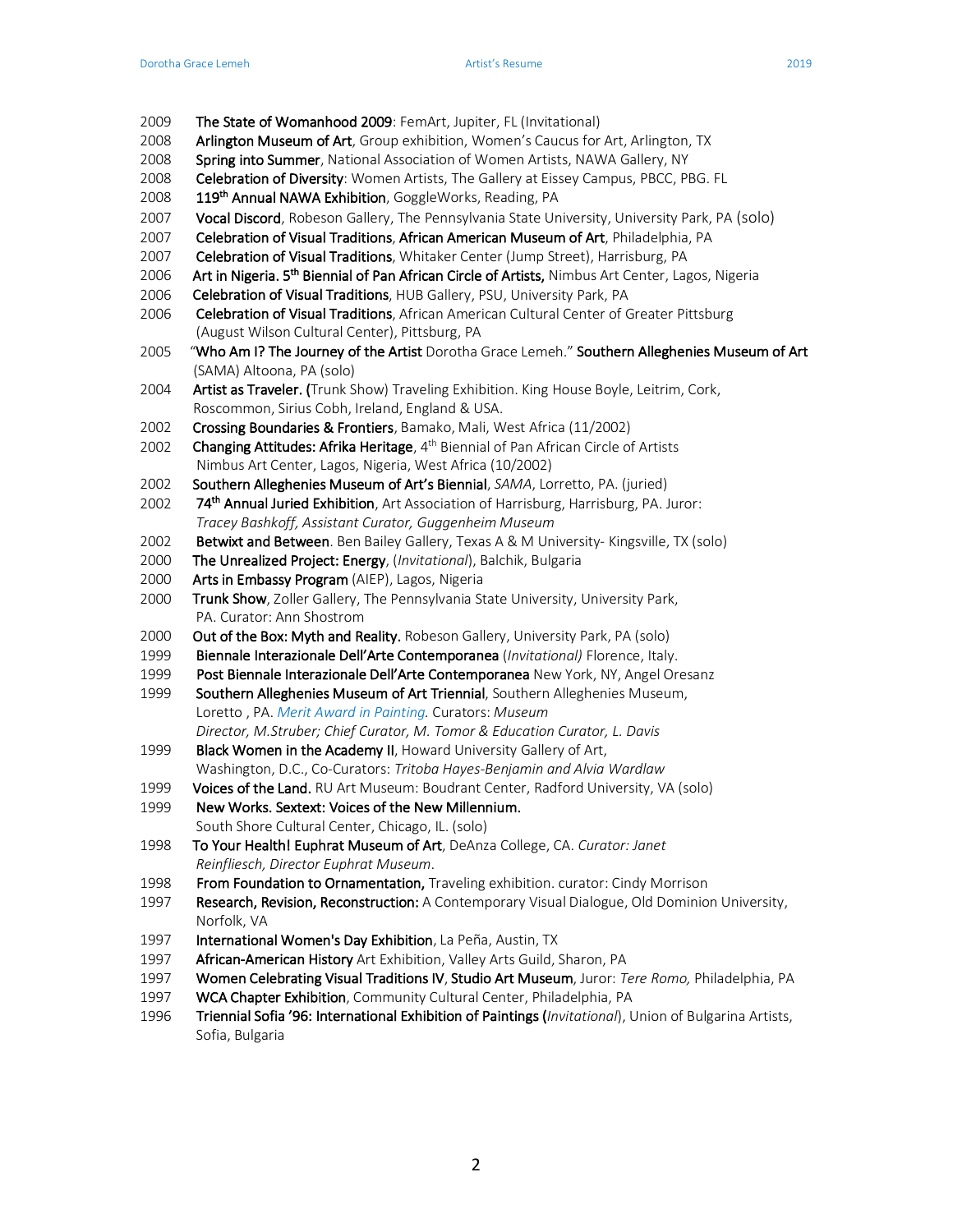- 1996 Beijing and Beyond: Women Artists Respond to the World Conference on Women, Traveling Exhibition: United Nations, NY, Omni Gallery, NY, Mills College, CA, ARC Gallery, IL, Gallery on Towls Court, Sarasota, FL, WCA Office New York City, Visual Arts Gallery University of Texas at Dallas, TX. Penn State's Browsing Gallery, PA.
- 1996 *African Influence/Contemporary Artists*, National Civil Rights Museum, Memphis TN
- 1996 Mujeres Moviendo el Mundo, La Peña Art Gallery, Austin TX, Rosa Corrales, Jaine Madrigal, Liliana Wilson, Dori Lemeh, Constance Pérez, Kathy Vargas, Arleen Polite & Carmen Lomas Garza
- 1996 Beijing and Beyond: Art by WCA Artists in Beijing, Lever Building New York, NY
- 1995 Two Painters: Dori Lemeh and Jill Ziccardi. University of Minnesota, Morris, The Humanities Fine Arts Center Gallery, Morris, MN
- 1995 Images '95, Central Pennsylvania Festival of the Arts. Juror: Tom Nakashima, HUB Gallery, University Park, PA. *Honorable Mention*
- 1995Celebrating Visual Traditions II, Invitational, Harrisburg, PA., *Susquehanna Art Museum & Harrisburg Reservoir Mansion* Juror: *Samuel Chuen-Tsung Hoi, Dean of Corcoran, School of Art*.
- 1995 "Ain't I A Woman?", Artspace Gallery, New Haven, CT
- 1995 Artistas Del Mundo En Tlaxcala-Mexico. AIAP/UNESCO International Artists Exhibition, Tlaxcala Palacip de la Cultural, Puebla and Mexico City
- 1995 Global Focus: Women in Art & Culture, Beijing China World Trade Center, China Organized by The Women's Museum of Art.
- 1995 International Exhibition, Women's Caucus for the Arts, Hauairou, China.
- 1994 Dori Lemeh and Joyce Welham, BAGIT Gallery, Chicago, IL
- 1994 Visual Traditions, Three Rivers Arts Festival (*Invitational*) Bell Atlantic Building, Pittsburgh, PA, *Juror: Dr. Leslie King-Hammond*
- 1994 I Mind, Eye Mind, I Mind: Collaboration with Carole Byard, Dori Lemeh and Evelyn Patricia Terry, John Michael Kohler Art Center, Sheboygan, WI
- 1994 Gathering Medicine Exhibition, Art In General, New York, NY, Curators: C. Byard, M. Hernandez, R. Leys
- 1994 Dis-Covered, Un-Covered, Re-Covered. Manchester Downtown Gallery, Pittsburgh, PA. (solo)
- 1994 Memory and Images, Bayfront Cultural Art Center, Erie, PA. (solo)
- 1993 Keepers of the Flame. Paul Robeson Cultural Art Center, The Pennsylvania State University, University Park, PA (solo)
- 1993 Reflections of NeoColonialism, The Bruce Gallery, Edinboro University, Edinboro, PA
- 1993 VISIONS: Six Women Artists, *Santa Barraza, Carole Byard, Regina Corritore, Ada Cruz, Miriam Hernandez, Dori Lemeh*. Salena Gallery, Long Island University, Brooklyn, NY
- 1992 New Work. Pyramid Art Gallery, Little Rock, AK (solo)
- 1992 Recent Paintings. Resnick Gallery, Long Island University in Brooklyn, NY (solo)
- 1992 Without Discovery: A Response To The Quincentennial Incarnet- Ward Academy, Fine Arts Building, Guadalupe Art Cultural Center, San Antonio, TX

\_\_\_\_\_\_\_\_\_\_\_\_\_\_\_\_\_\_\_\_\_\_\_\_\_\_\_\_\_\_\_\_\_\_\_\_\_\_\_\_\_\_\_\_\_\_\_\_\_\_\_\_\_\_\_\_\_\_\_\_\_\_\_\_\_\_\_\_

- 1992 Women II: Black and White Building A Bridge, In The Gallery, Nashville, TN
- 1992 A Voice of Peace and Reason, Browsing Gallery, Penn State, University Park, PA

### Exhibition Reviews & Catalogue Publications

2019 Radio Silence FAR Gallery, The Project Space, Ft. Lauderdale, FL, catalog *in press*

2018 Museum of Fine Art, FSU. 33<sup>rd</sup> Annual International Exhibition, Catalogue cover

2018 Featured on **Glasstire Top Five** by R. Knudson & C. Rees: FOLD (February 22, 2018)

*Glasstire in Texas featured a still digital image of my video art piece, FOLD in the online art news report. The image shown is purposefully out of focus with the text written at the bottom: "There is no need to adjust your sets. This is a recording." Here is the link:* https://m.youtube.com/watch?v=Z-IQf9e5ebA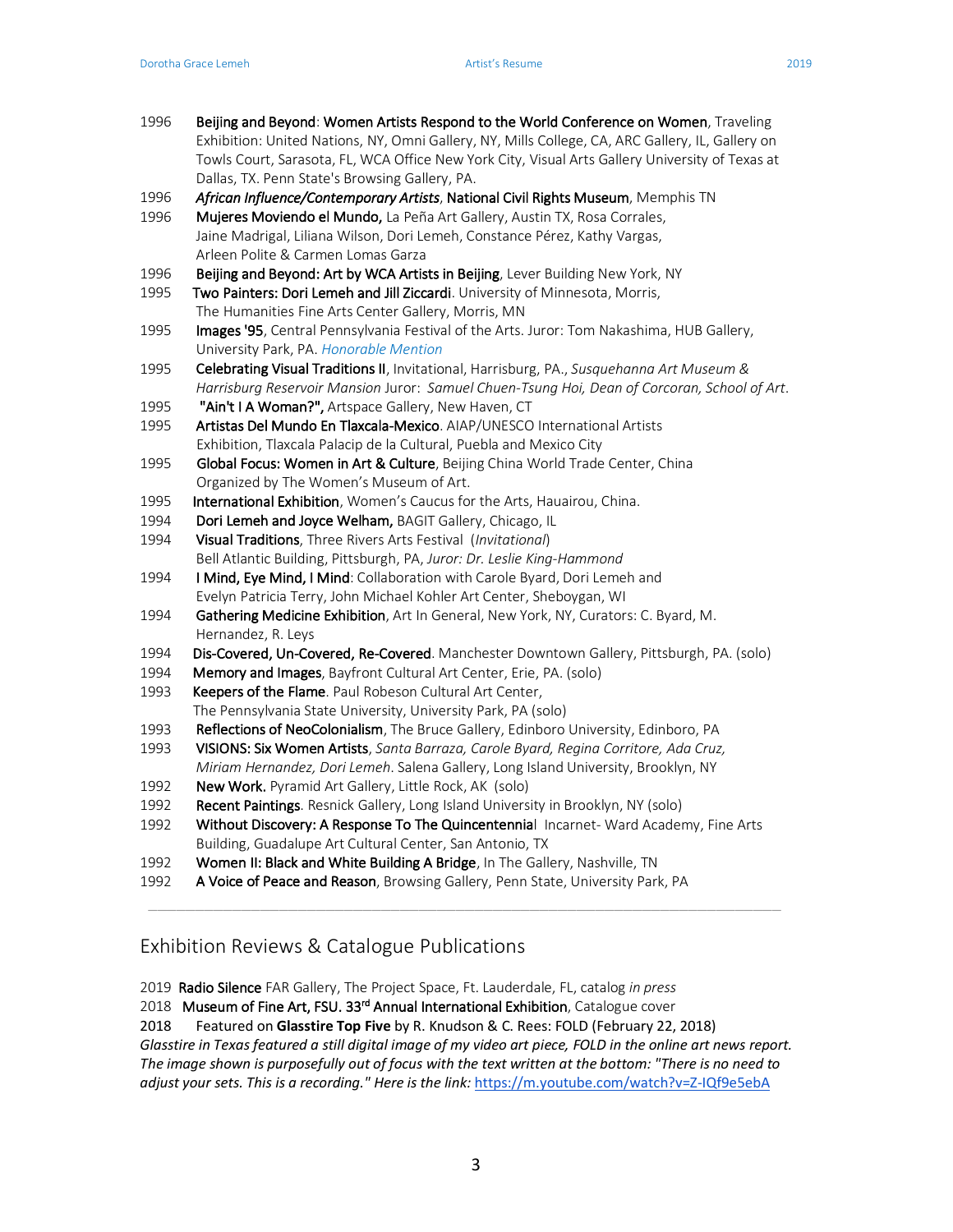2016 "Meaning & Metaphor: Seen & Unseen Narratives in the Lives of Women, in The Rickie Report,

- http://www.therickiereport.com/?s=Dorotha+Lemeh&submit=Search
- 2016 Art Salons, Dorotha Grace Lemeh, Art Armory. https://www.youtube.com/watch?v=iFOoL0ZGtSU
- 2013 *"Expanding Vision: Muses",* On View Magazine on-line Magazine
- 2003 *A Survey of Rising Talent* International Review of African American Art, December issue
- 2003 Emerging Artist: Dori Lemeh, Arts & Antiques Magazine. February issue 2003.
- 2002 Crossing Boundaries & Frontiers, (catalogue) Bamako, Mali (11/2002)
- 2002 Changing Attitudes: Afrika Heritage, 4<sup>th</sup> Biennial of Pan African Circle of Artists Nimbus Art Center, (Catalogue) Lagos, Nigeria, West Africa (10/2002)
- 2001 Biennale Interazionale Dell'Arte Contemporanea Florence, Italy. (Catalogue)
- 2000 The Unrealized Project: Energy, Balchik, Bulgaria (Catalogue)
- 1999 Biennale Interazionale Dell'Arte Contemporanea Florence, Italy. (Catalogue)
- 1999 Black Women in the Academy II, Howard University Gallery of Art (Catalogue)
- 1996 Triennial Sofia '96: International Exhibition of Paintings Union of Bulgarian Artists, Bulgaria
- 1996 Painting in Acrylics. Rockport Publishers. May 1996. (Book)
- 1995 Celebrating Visual Traditions 2. Sponsored by the PCA. Juror: Samuel Hoi..(Catalogue)
- 1995 Gumbo Ya Ya: An Anthology of African American Contemporary Women Artist. Forward by: Dr. Leslie King Hammond. Mid-March Art Press. (Book)
- 1994 Women on the Inner Journey: Building a Bridge Foreword by: N. Binet, James C. Winston Publishing Company, Inc., Nashville, TN, p. 28. (Catalogue)
- 1994 Voices of the Land: A Personal Iconography. Women of Power Magazine, Issue Twenty-three, 1994, p. 47.
- 1993 Reflections of Neo-Colonialism: Iconographic Images of People of Color. Foreword By: Dr. William Cox. (Catalogue)
- 1992 A Voice of Peace And Reason (Catalogue), University Park, PA, Introduction by D. Lemeh, February 1992, Foreword by: Joab Thomas, former President PSU & Director Larry Young, Robeson Cultural Center.

\_\_\_\_\_\_\_\_\_\_\_\_\_\_\_\_\_\_\_\_\_\_\_\_\_\_\_\_\_\_\_\_\_\_\_\_\_\_\_\_\_\_\_\_\_\_\_\_\_\_\_\_\_\_\_\_\_\_\_\_\_\_\_\_\_\_\_

### Publications, Authored

2001. Lemeh, Dori Grace U. "Myth, Reality, Legend: El Poder de la Mujer, " in *Santa Barraza: Artist of the Borderlands*, Maria Herrera-Sobek, ed. Texas A & M Press: College Station, Texas, pp. 76 - 87. *South Western Book Award 2002*.

2000. Lemeh, Dori. Historiography/Feminisms/Strategies, n.paradoxa, Katy Deepwell, ed. Issue #12, March, ISSN 1462-0426, Paper from the CAA panel, New York. http://web.ukonline.co.uk/n.paradoxa/issues.htm.

Lemeh, Dori Grace U. "Introduction" in *A Voice of Peace and Reason*, (catalogue) 1992, pp. VIII – XIII

### Grants, Honors & Awards

2019 Creative Research: Artist House, Artist in Residence, St. Mary's College in Maryland, Faculty Development Award. Harriet L. Wilkes Honors College, FAU

\_\_\_\_\_\_\_\_\_\_\_\_\_\_\_\_\_\_\_\_\_\_\_\_\_\_\_\_\_\_\_\_\_\_\_\_\_\_\_\_\_\_\_\_\_\_\_\_\_\_\_\_\_\_\_\_\_\_\_\_\_\_\_\_\_\_\_\_

- 2018 *The 33rd Tallahassee International*, 2018 Juried Exhibition, FSU Museum of Fine Arts, "Woman in Gold" image on the *catalogue cover*
- 2018 Creative Research: London, England. Faculty Development Award. Wilkes Honors College, FL
- 2016 Interdisciplinary conference, Nur-tegin & Lemeh, Faculty Development Award. Wilkes Honors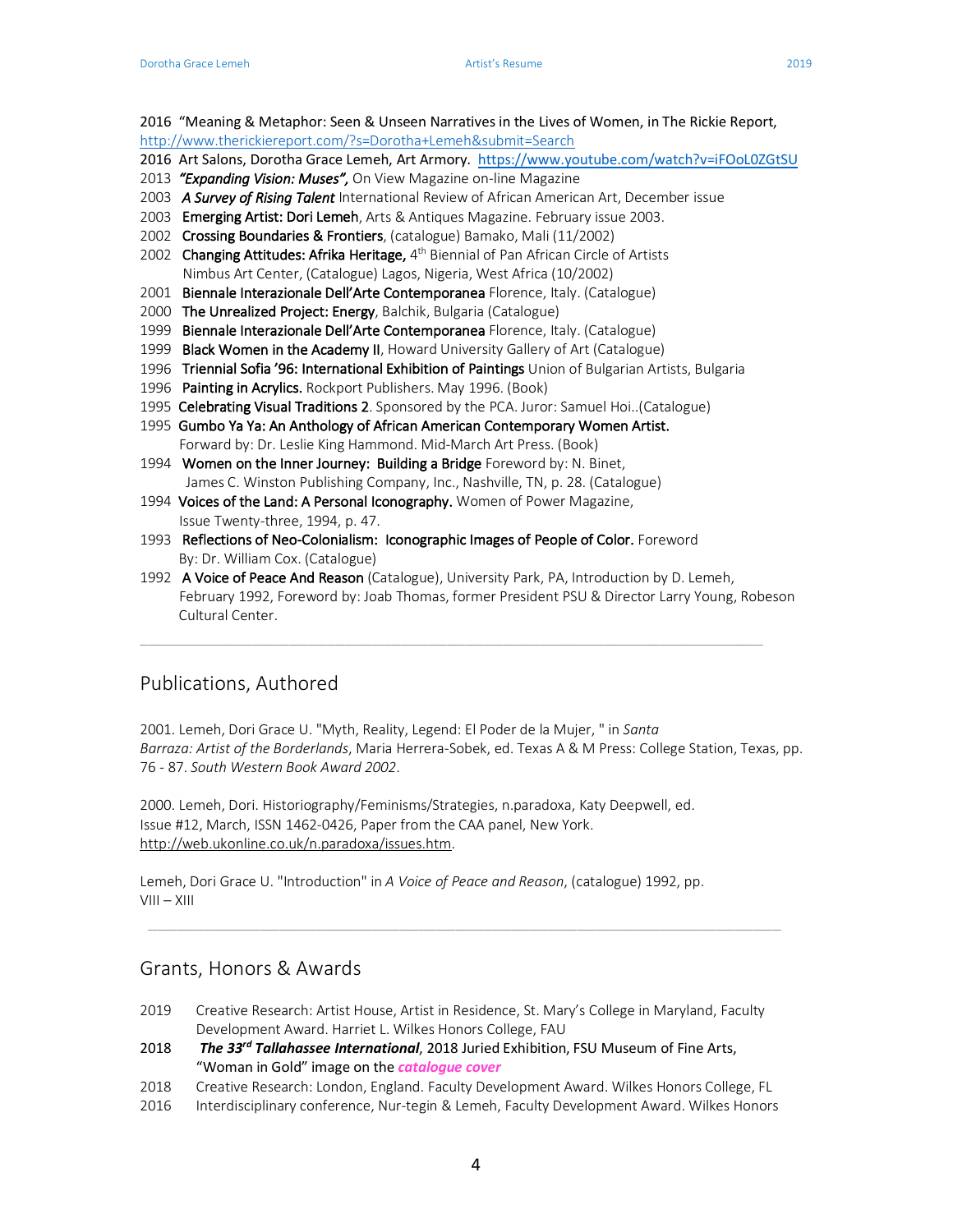College, FAU

- 2014 Visions of the Mind Exhibit, NAWA, Robeson Gallery, PA, 1<sup>st</sup> Place
- 2014 Creative Research & Travel: InSEA, Conference, Australia, Faculty Development Award. Wilkes Honors College, FAU
- 2013 Creative Research: FL Museum for Women Arts, Faculty Development Award. Harriet L. Wilkes Honors College, FAU
- 2011 Florida Museum of Women Artists, Deland, FL, Best of Show (1 of 8), juried
- 2009 Creative Research: Faculty Development Award. Harriet L. Wilkes Honors College, FAU
- 2009 From a Women's Perspective, Edison Gallery, Washington, D.C. *Honorable Mention*
- 2002 Southwestern Book Award (with Santa Barraza, Dr. Tomas Ybarro Frasto, & Dr. Shifra Goldman. Editor, Maria Herrera-Sobek.), Santa Barraza: Artist of the Borderlands, 2001. http://www.tamuk.edu/news/2002/january/barraza\_bookaward/index.shtml
- 1999 Southern Alleghenies Museum of Art Triennial VII*. Merit Award in Painting*.
- 1999 *Travel grant*. Pennsylvania Council on the Arts Florence Biennale Interazionale Dell'Arte Contemporanea.
- 1995 *Travel grant*: Global Fund, Penn State International Programs. Fourth World Conference on Women, Beijing & Huairou China. Exhibition & presentation

\_\_\_\_\_\_\_\_\_\_\_\_\_\_\_\_\_\_\_\_\_\_\_\_\_\_\_\_\_\_\_\_\_\_\_\_\_\_\_\_\_\_\_\_\_\_\_\_\_\_\_\_\_\_\_\_\_\_\_\_\_\_\_\_\_\_\_\_

1995 Images '95 Exhibition - Central Pennsylvania Festival of the Arts. *Honorable Mention*.

#### Professional Appointments: Reviewer

Oxford University Press Board of Advisors for Pamela Gordon's "Art Matters "Higher Education Group, New York, USA, 2018

Manuscript Reviewer (11/2015), Pamela Gordon "Art Matters" (Preface, chapters 19 & 20), Oxford University Press, Higher Education Group, New York, USA, 2015

Reviewer (3/2015) Robert Thompson, "The Art of Close Up & Macro Photography", Bloomsbury Publications, 2015

Manuscript Reviewer (11/2014), Pamela Gordon "Art Matters", (Chapters 11, 17 & 20), Oxford University Press, Higher Education Group, New York, USA, 2014

#### Professional Appointments: Visiting Artist, & Artist Residencies

- 2019 The Artist's House, St. Mary's College, Maryland, Artist in Residence
- 2006 Texas A & M University-Kingsville. Kingsville, TX, Visiting Artist
- 2004 Union College, New York, Visiting Artist
- 2002 Texas A & M University-Kingsville. Kingsville, TX. Visiting Artist
- 1998 Radford University. Radford, VA. Artist in Residence Visiting Artist
- 1997 Old Dominion University. Norfolk Virginia, Visiting Artist
- 1995 The School of the Art Institute of Chicago, Chicago, IL., Visiting Artist
- 1994 John Michael Kohler Art Center, Sheboygan, WI., Artist in Residence Visiting Artist

#### Presentations

2019 *Dorotha G. Lemeh's New Work: Graphic Narrative Commentaries & Digital Images*, St. Mary's College, Maryland, African American Studies, St. Mary's City, MD

\_\_\_\_\_\_\_\_\_\_\_\_\_\_\_\_\_\_\_\_\_\_\_\_\_\_\_\_\_\_\_\_\_\_\_\_\_\_\_\_\_\_\_\_\_\_\_\_\_\_\_\_\_\_\_\_\_\_\_\_\_\_\_\_\_\_\_\_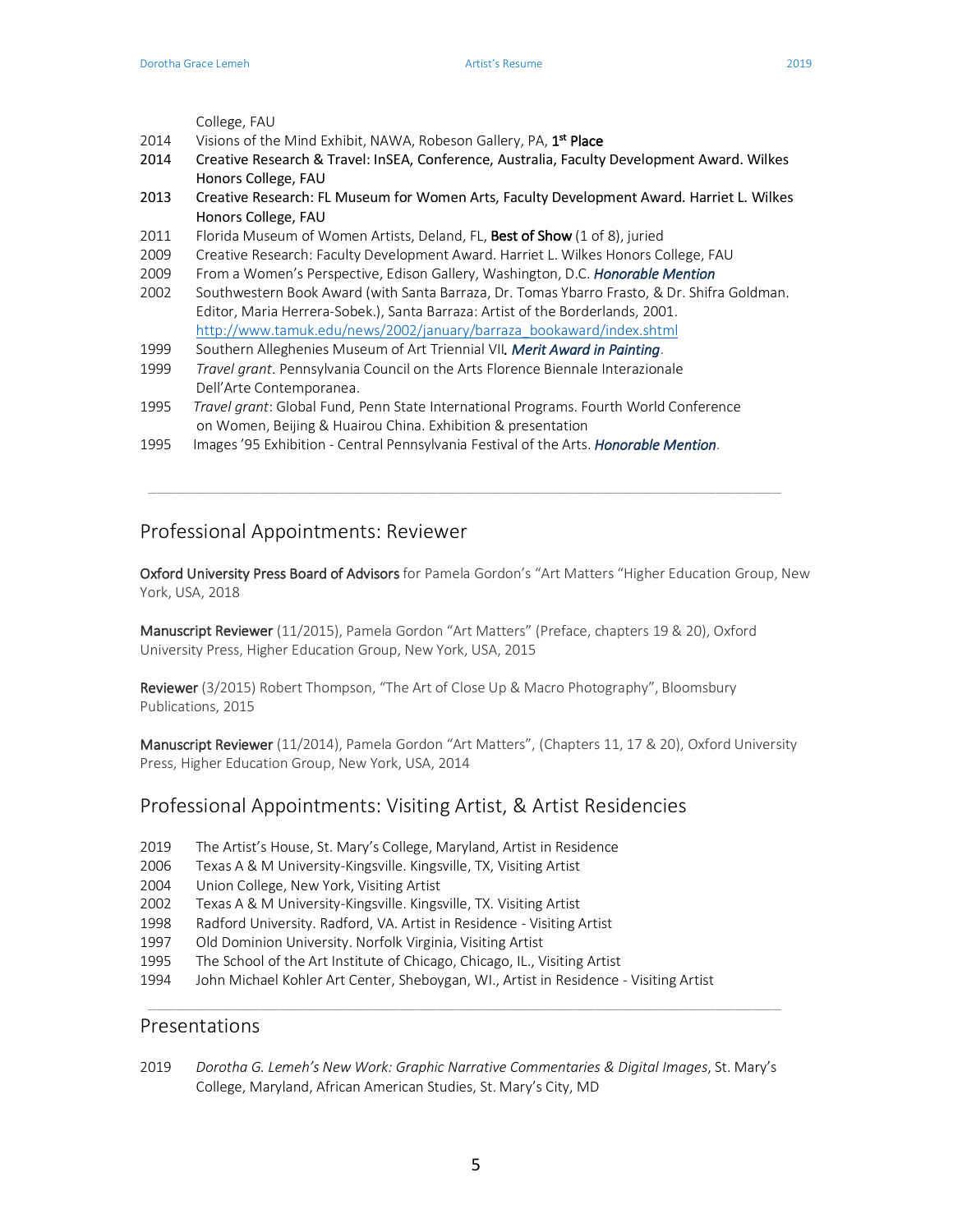- 2019 *Dorotha Lemeh: Artist's Talk*, St. Mary's College of Maryland , Glendening Annex Lecture Room, St. Mary's City, MD https://inside.smcm.edu/events/2019-09-16/artist-talk-dorotha-grace-lemeh
- 2019 **Radio Silence – Panel Discussion**, FAR Gallery- The Project Space, Ft. Lauderdale, FL
- 2018 *StArt Curatorial*, product/81 creative lab, Lake Worth, FL
- 2016 *Women: Untitled,* Panel Discussion, Cultural Center of Palm Beach, Lake Worth, Moderator
- 2015 "An Artistic Discovery", The 34<sup>th</sup> Annual Congressional Art Competition, Keynote Speaker, (6/2015) Congressional Auditorium, Capital Visitors Center, Washington D.C., Host: House of Representatives' Congressional Institute
- 2014 *The Art of Representation,* International Society of Education Through Art (InSEA), Melbourne, Australia, D.G. Lemeh & A.M. McLaughlin, Juried
- 2014 *Transdisciplinary Learning & The Art of Visual Assessment,* International Society of Education Through Art, (InSEA), Melbourne, Australia, D.G. Lemeh & J. Moore, Juried
- 2006 *Cross Cultural Studies, Theory & Practice: Navigating the Boundaries of Art by Alison Saar, Yinka Shonibare & Renee Stout,* Theorizing African/Black Diaspora: History & Memory: An International Conference DePaul University, The Center for Black Diaspora
- 2005 *Lorna Simpson: Eye of the Beholder* , The Second Annual Yale Bouchet Conference on Diversity in Graduate Education. "A View from the Disciplines: Diversity and Inclusion in Curricula, Pedagogy and Research within the Academy", Yale University, New Haven, CT.
- 2005 *D.G. Lemeh, My Art, My Life* Rochester Institute of Technology (April 22)
- 2005 *Feminist Pedagogy. Practice Committee of Women in the Arts*, Atlanta, GA Panelists: Hilary Robinson & Susan Ressler (co-chairs). Phoebe Farris, Helen Klebesadel, Karen Keifer-Boyd, Dorotha Grace Lemeh
- 2004 The Black Body: Imagining, Writing, (Re)Reading: An International Conference DePaul University, The Center for Black Diaspora *Engaging the Disenfranchised Body: Meaning & Metaphor: Lorna Simpson— The Eye of the Beholder*
- 2003 *The Art of Storytelling: The Art of Betye Saar and Kara Walker*, National Art Education Association Minneapolis, Minnesota
- 2003 *Lorna Simpson: Eye of the Beholder,* National Art Education Association, Minneapolis, Minnesota
- 2002 *Myth, Reality, Legend: The Women in Barraza's Art,* National Art Education Association Miami, Florida
- 2001 *Cultural Warriors: The Archetypal Women Present in the Art of Santa Barraza* Kutztown University. Making a Difference Conference, Kutztown, Pennsylvania
- 2000 *Historgraphy/Feminism/Stratergy,* College Art Association, New York City Panelists: Renee Baert, Whitney Chadwick, Marsha Meskimmon, Pheobe Farris, Janet Wolff, Katy Deepwell, & Dori Lemeh.
- 1997 "is you is or is you ain't my icon: gender representation and the authenticity of culture in visual art", Dori Lemeh & Rina Baneerjee, Old Dominion University, Norfolk, VA.
- 1995 Transforming Recycled Materials, Women's Caucus for Art. Hauairou, China
- 1995 State College Perspective on the United Nations Fourth World Conference on Women. Dr. Vasundra Varadan and Dori Lemeh, Penn State, University Park. PA.
- 1995 Beijing '95: My perception of the NGO Forum in Huairou, Women's Commission, PSU.

#### Professional Memberships, National Boards & Committees

College Art Association (CAA) since 1989 - Current Women's Caucus for Art (WCA) & WCA Florida Chapter (WCAFL) Current National Art Education Association (NAEA)